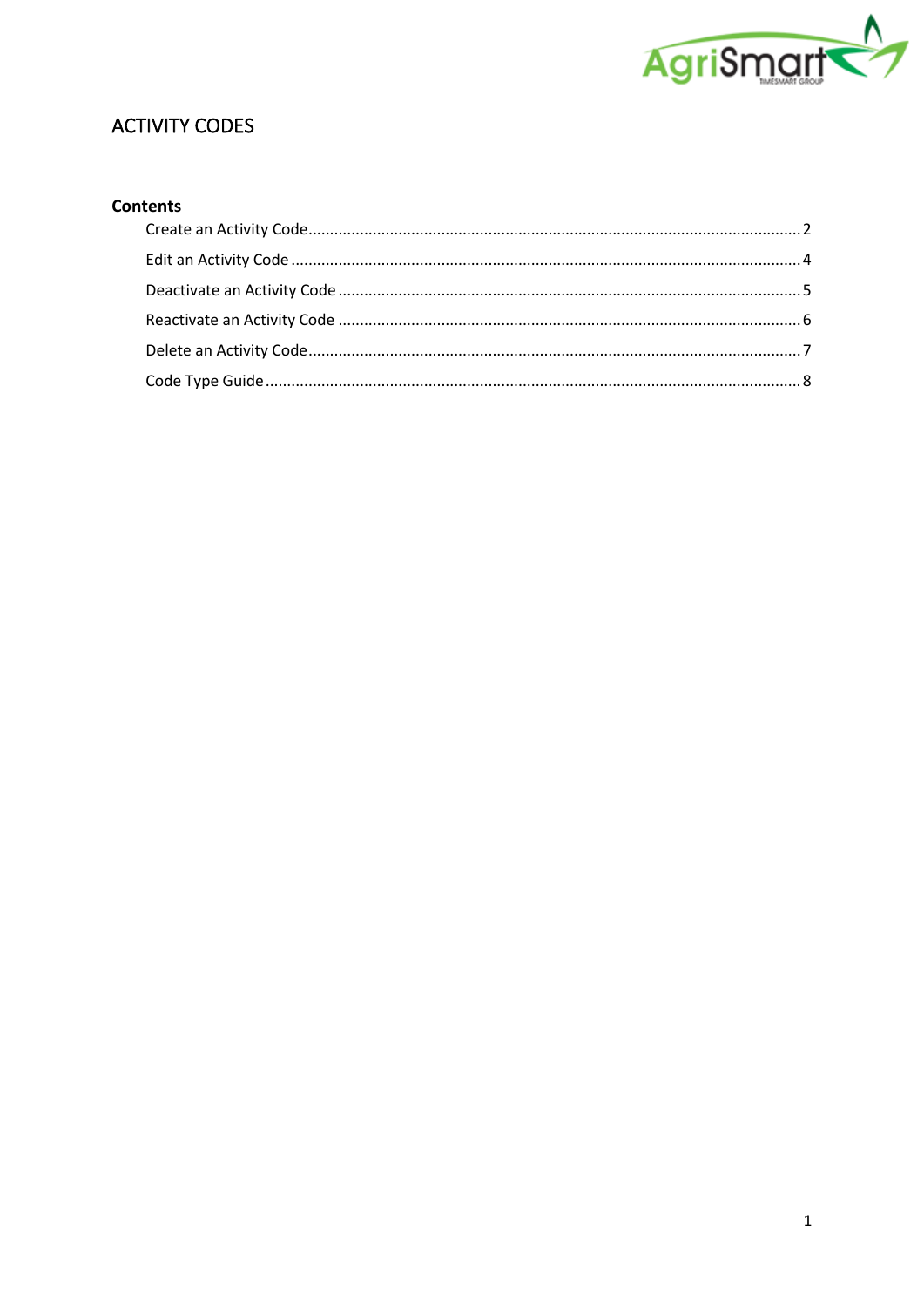### <span id="page-1-0"></span>**Create an Activity Code**

1. Hover on *Jobs,* hover on *Job/Activity Codes,* and click on *Add Job/Activity Code*:

| Jobs $\bullet$ Clients $\bullet$ Reports $\bullet$ Payroll $\bullet$ Rosters |                         |  |
|------------------------------------------------------------------------------|-------------------------|--|
| <b>Add Job</b>                                                               |                         |  |
| <b>Job / Activity Codes</b>                                                  | Add Job / Activity Code |  |

#### 2. Enter a *Code:*

| <b>Edit Code</b> |             |
|------------------|-------------|
|                  | Code: Apple |

#### 3. Enter a *Code Description*:

| <b>Apple Picking</b><br>Code Description: |  |
|-------------------------------------------|--|
|-------------------------------------------|--|

### 4. Select an *Activity GL Code* (if connected to Xero):

#### *NB: This is for the expenses side*

Activity GL Code - select code --

#### 5. Select a *Xero Account Code* (if connected to Xero):

### *NB: This is for the Income side*

Xero Account Code - select code --

### 6. Enter a *Rate Per Unit* (if applicable):



7. Enter a *Default Per Unit Quantity*, *Daily Hourly Bonus Threshold*, and/or *Bonus Rate Per Unit* (if applicable):

| Default Unit Quantity:           |  |
|----------------------------------|--|
| Daily Hourly Bonus Threshold : 0 |  |
| Bonus Rate Per Unit:             |  |

8. Enter a *Chargeout Rate* and/or *Custom Activity Hourly Rate* (if applicable):

| Chargeout Rate:               |  |
|-------------------------------|--|
| Custom Activity Hourly Rate : |  |

9. Select a *Code Type*:

*NB: For the Code Type guide, please [click here](#page-7-0)*

| Code Type : billable |  | び |
|----------------------|--|---|
|----------------------|--|---|

◡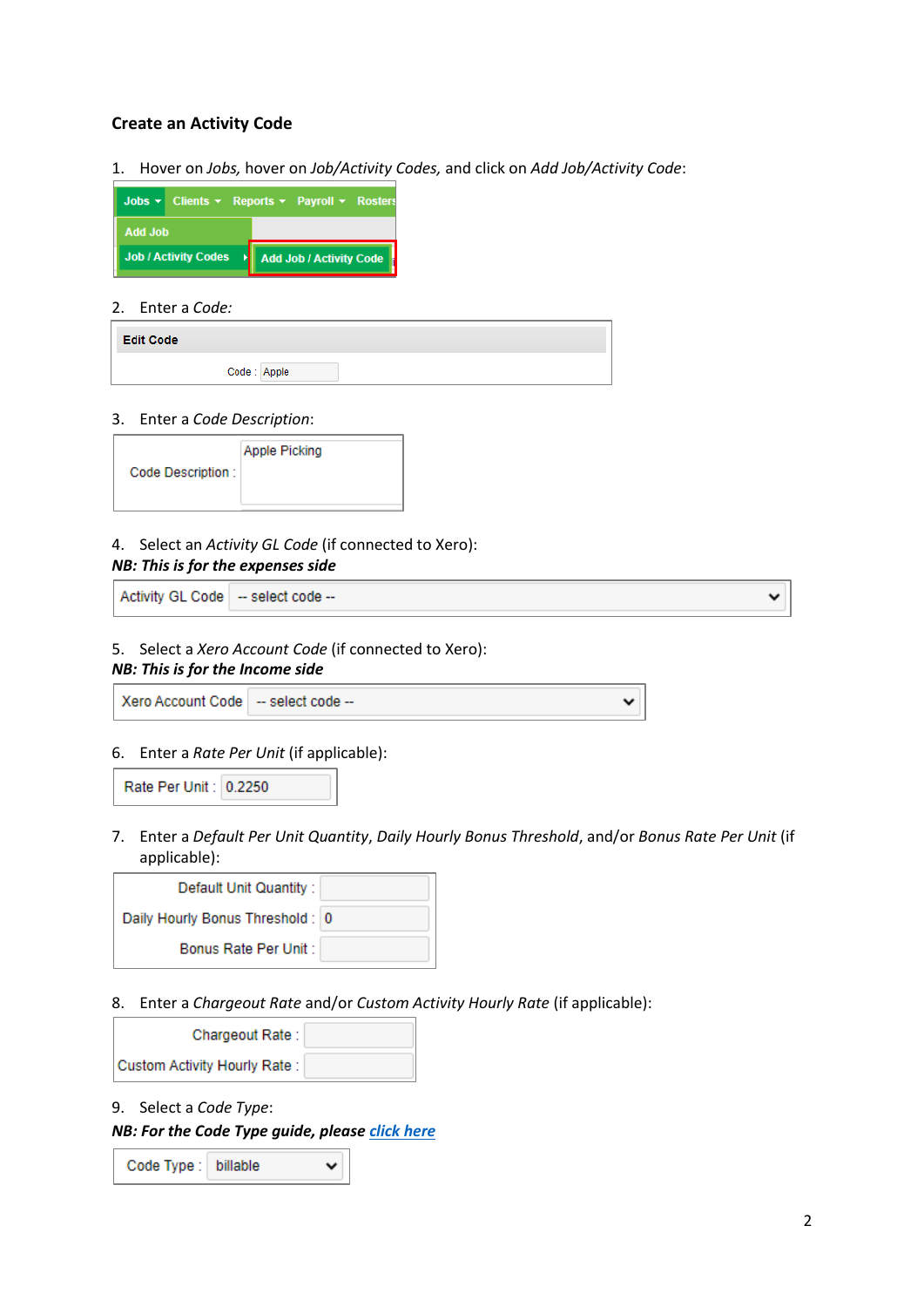## 10. Update the *Tax Rate* and/or *Remuneration Rate* (if applicable):

| Tax Rate: $0.00$             |  |
|------------------------------|--|
| Use Setup Rate?: $\sqrt{ }$  |  |
| <b>Remuneration Rate: 11</b> |  |
|                              |  |

## 11. Click *Save*:

| Code: Apple                         |                                   |              |             |
|-------------------------------------|-----------------------------------|--------------|-------------|
|                                     | <b>Apple Picking</b>              |              |             |
| Code Description:                   |                                   | G            |             |
|                                     | Activity GL Code - select code -- |              | v           |
| Xero Account Code - select code --  |                                   | $\checkmark$ |             |
|                                     |                                   |              |             |
| Rate Per Unit: 0.2250               |                                   |              |             |
| Default Unit Quantity:              |                                   |              |             |
| Daily Hourly Bonus Threshold: 0     |                                   |              |             |
| Bonus Rate Per Unit:                |                                   |              |             |
|                                     |                                   |              |             |
| Chargeout Rate:                     |                                   |              |             |
| <b>Custom Activity Hourly Rate:</b> |                                   |              |             |
| Code Type:                          | billable                          | v            |             |
| Tax Rate: 0.00                      |                                   | %            |             |
| Use Setup Rate?: V                  |                                   |              |             |
| Remuneration Rate: 1                |                                   |              |             |
|                                     |                                   |              | <b>Save</b> |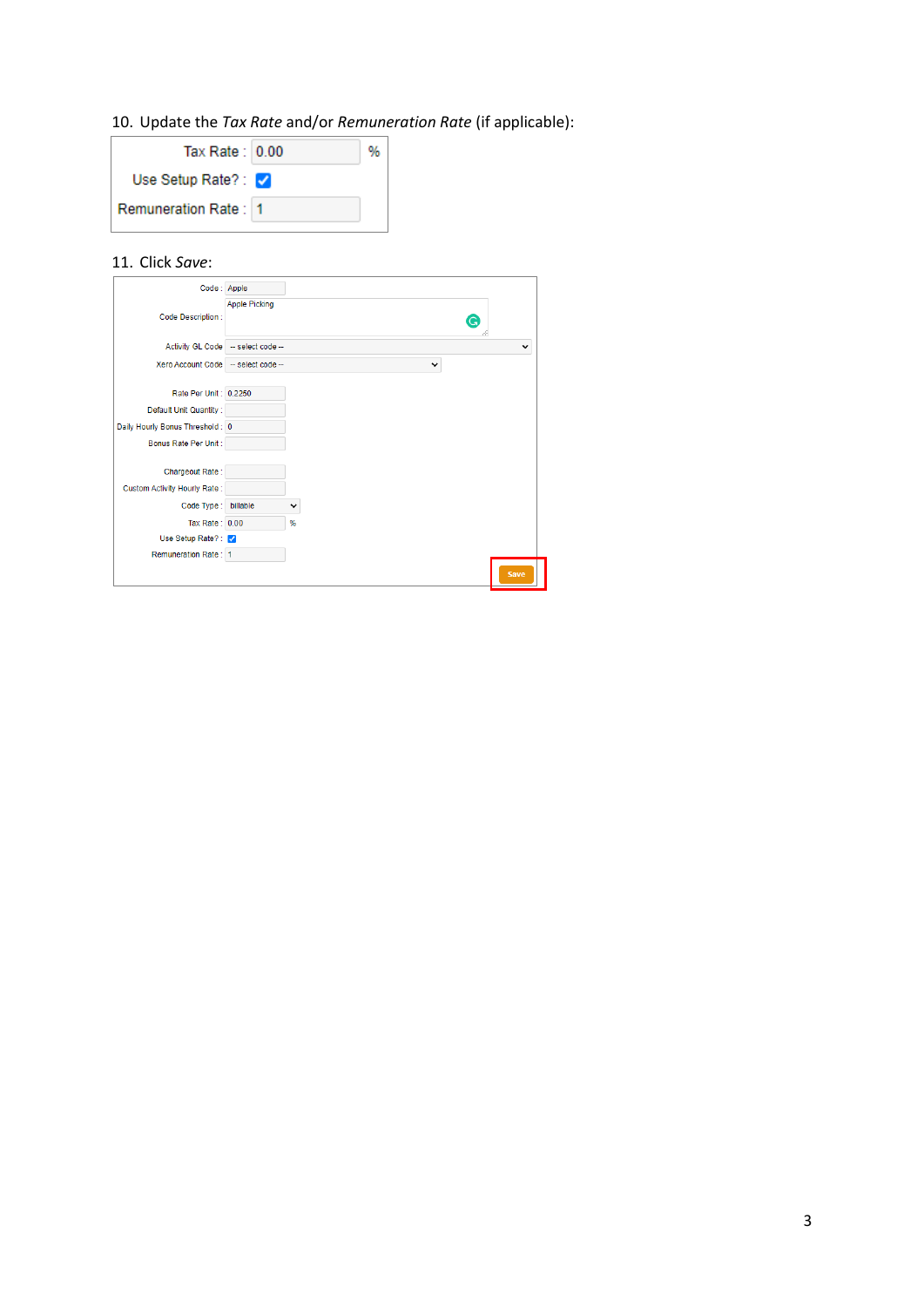## <span id="page-3-0"></span>**Edit an Activity Code**

1. Hover on *Jobs* and click on *Job/Activity Codes:*



### 2. Click the edit icon in line with the Activity you want to edit:

|                      |                      | viewing records 1 - 7 of 7 |                |                      |                           |              |   |           |
|----------------------|----------------------|----------------------------|----------------|----------------------|---------------------------|--------------|---|-----------|
| Code                 | <b>Description</b>   | Code Type                  | <b>GL</b> code | <b>Rate Per Unit</b> | <b>Custom Hourly Rate</b> | Tax Rate (%) |   |           |
| Apple                | <b>Apple Picking</b> | billable                   | 478            | 0.2250               |                           | $15.00*$     | € | $\bullet$ |
| Fruit                | <b>Fruit Picking</b> | billable                   | 477            |                      |                           | $15.00*$     | € | $\bullet$ |
| <b>Grape Pruning</b> | <b>Grape Pruning</b> | billable                   | 479            | 1.6500               | 32.50                     | $15.00*$     | € | $\bullet$ |

### 3. Make the applicable changes then click *Save*:

| Code: Apple                         |                                                   |
|-------------------------------------|---------------------------------------------------|
| Code Description:                   | <b>Apple Picking</b><br>G                         |
|                                     |                                                   |
|                                     | Activity GL Code - select code --<br>$\checkmark$ |
| Xero Account Code - select code --  | $\checkmark$                                      |
|                                     |                                                   |
| Rate Per Unit: 0.2250               |                                                   |
| Default Unit Quantity:              |                                                   |
| Daily Hourly Bonus Threshold: 0     |                                                   |
| Bonus Rate Per Unit:                |                                                   |
|                                     |                                                   |
| Chargeout Rate:                     |                                                   |
| <b>Custom Activity Hourly Rate:</b> |                                                   |
| Code Type:                          | billable<br>۰                                     |
| Tax Rate: 0.00                      | %                                                 |
| Use Setup Rate?: V                  |                                                   |
| Remuneration Rate: 1                |                                                   |
|                                     | <b>Save</b>                                       |
|                                     |                                                   |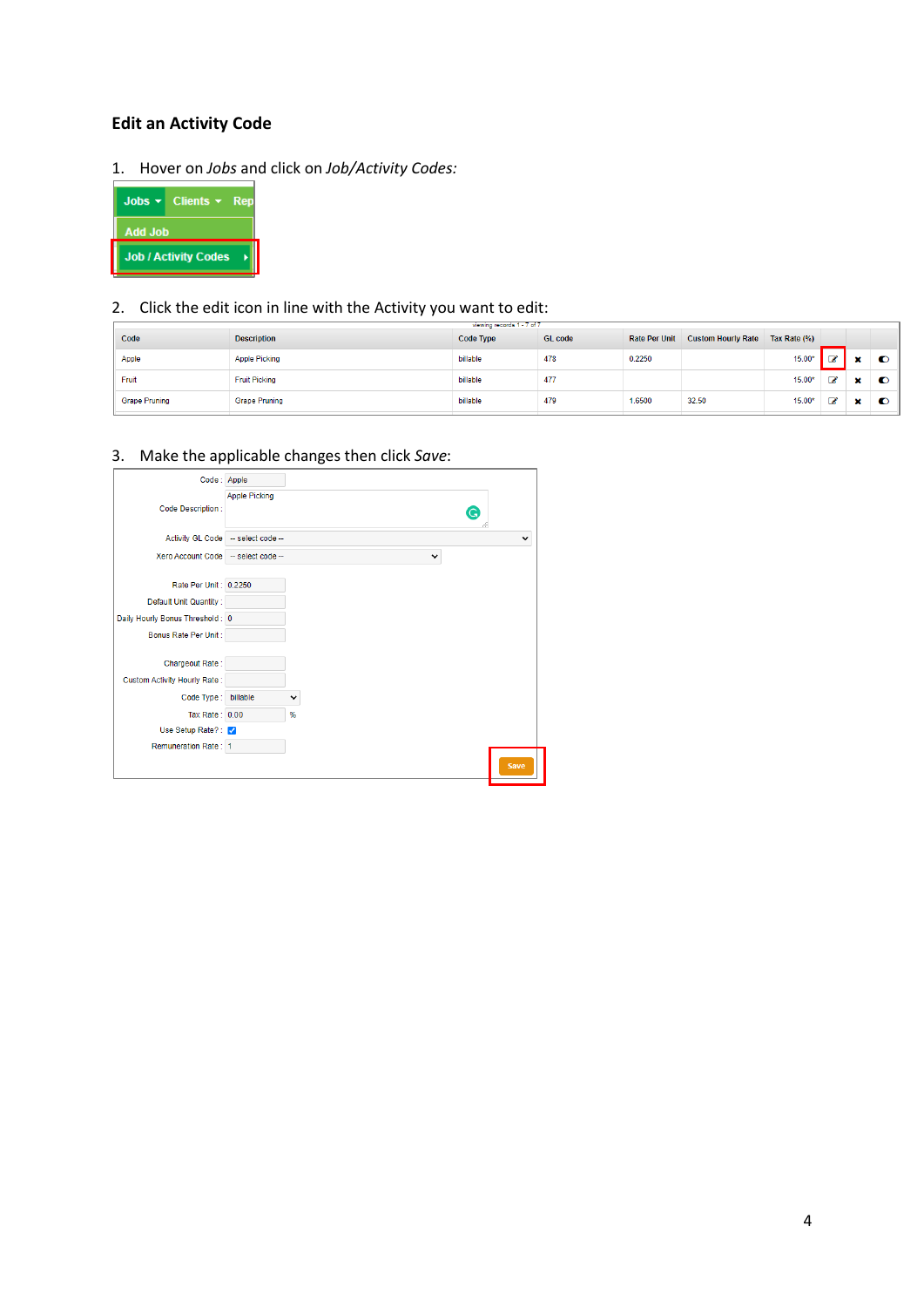## <span id="page-4-0"></span>**Deactivate an Activity Code**

*This option will hide the Activity Code, but not delete it. This means you can reactivate the Activity Code at any point.*

1. Hover on *Jobs* and click on *Job/Activity Codes:*



2. Click the deactivate icon in line with the Activity you want to deactivate:

| Code                 | <b>Description</b>   | <b>Code Type</b> | <b>GL</b> code | <b>Rate Per Unit</b> | <b>Custom Hourly Rate</b> | Tax Rate (%) |   |   |           |
|----------------------|----------------------|------------------|----------------|----------------------|---------------------------|--------------|---|---|-----------|
| Apple                | <b>Apple Picking</b> | billable         | 478            | 0.2250               |                           | $15.00*$     | C |   |           |
| Fruit                | <b>Fruit Picking</b> | billable         | 477            |                      |                           | 15.00*       | € | × | $\bullet$ |
| <b>Grape Pruning</b> | <b>Grape Pruning</b> | billable         | 479            | 1.6500               | 32.50                     | 15.00*       | C | × | œ         |

### 3. Click *OK*:

#### c3.timesmart.co.nz says

Deactivate code, are you sure? You can reverse this by changing the code status to "inactive" above before you search

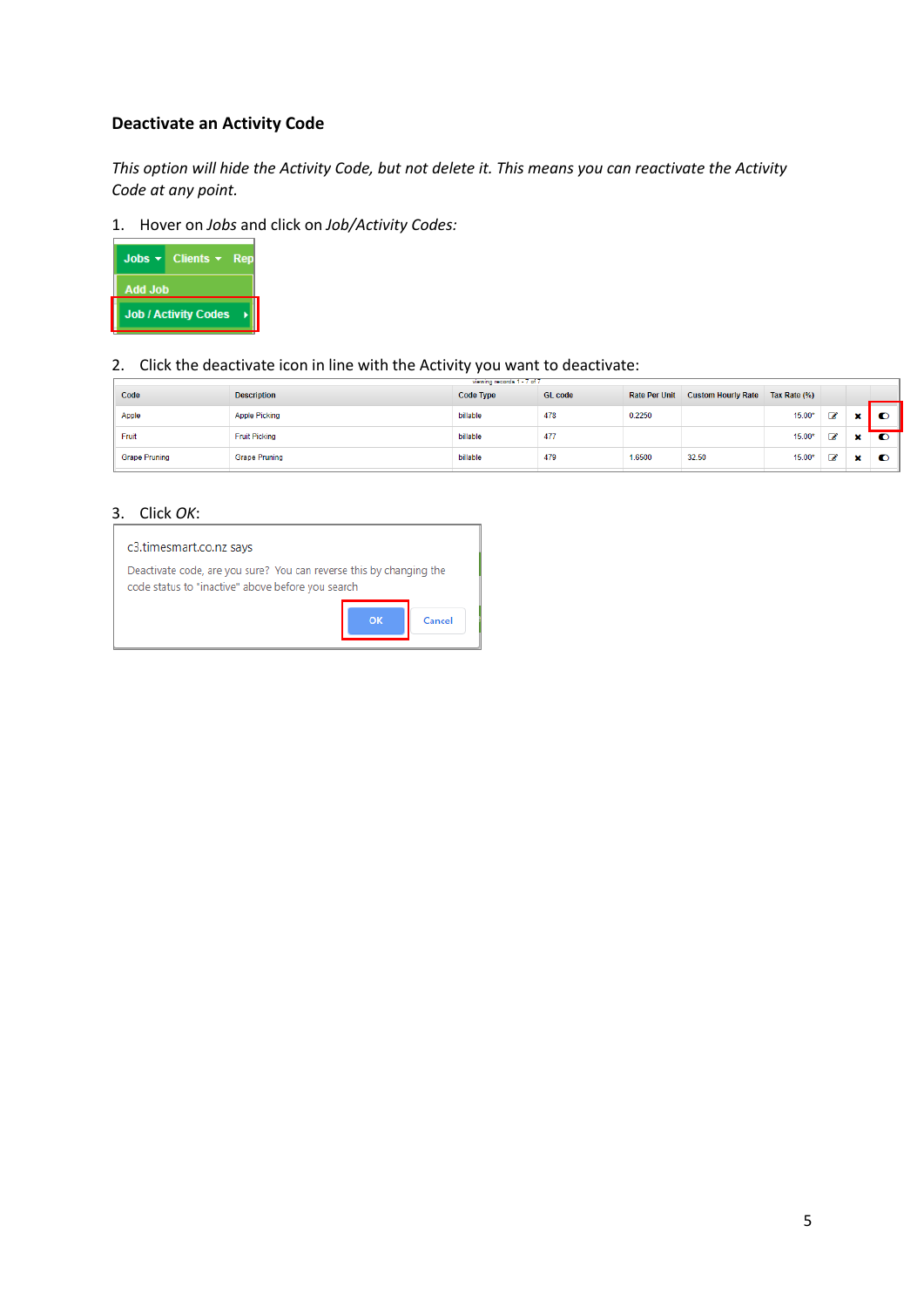## <span id="page-5-0"></span>**Reactivate an Activity Code**

1. Hover on *Jobs* and click on *Job/Activity Codes:*



### 2. Change the *Code Status* to *Inactive*:

| <b>Job / Activity Codes</b> |                |   |                                |    |
|-----------------------------|----------------|---|--------------------------------|----|
| search:                     | code type: all | ▼ | code status inactive $\bullet$ | go |

### 3. Click *GO*:

| <b>Job / Activity Codes</b> |                |                            |    |  |  |
|-----------------------------|----------------|----------------------------|----|--|--|
| search:                     | code type: all | code status :   inactive ▼ | go |  |  |

## 4. Click the activate icon in line with the Activity you want to activate:

| Code                 | <b>Description</b>   | <b>Code Type</b> | <b>GL</b> code | <b>Rate Per Unit</b> | <b>Custom Hourly Rate</b> | Tax Rate (%) |   |  |
|----------------------|----------------------|------------------|----------------|----------------------|---------------------------|--------------|---|--|
| Apple                | <b>Apple Picking</b> | billable         | 478            | 0.2250               |                           | 15.00*       | ø |  |
| <b>Grape Pruning</b> | <b>Grape Pruning</b> | billable<br>.    | 479            | 1.6500               | 32.50                     | 15.00*       | C |  |

### 5. Click *OK*:

| c3.timesmart.co.nz says                                                                                              |          |        |
|----------------------------------------------------------------------------------------------------------------------|----------|--------|
| Activate code, are you sure? You can reverse this by changing the code<br>status to "active" above before you search |          |        |
|                                                                                                                      | $\alpha$ | Cancel |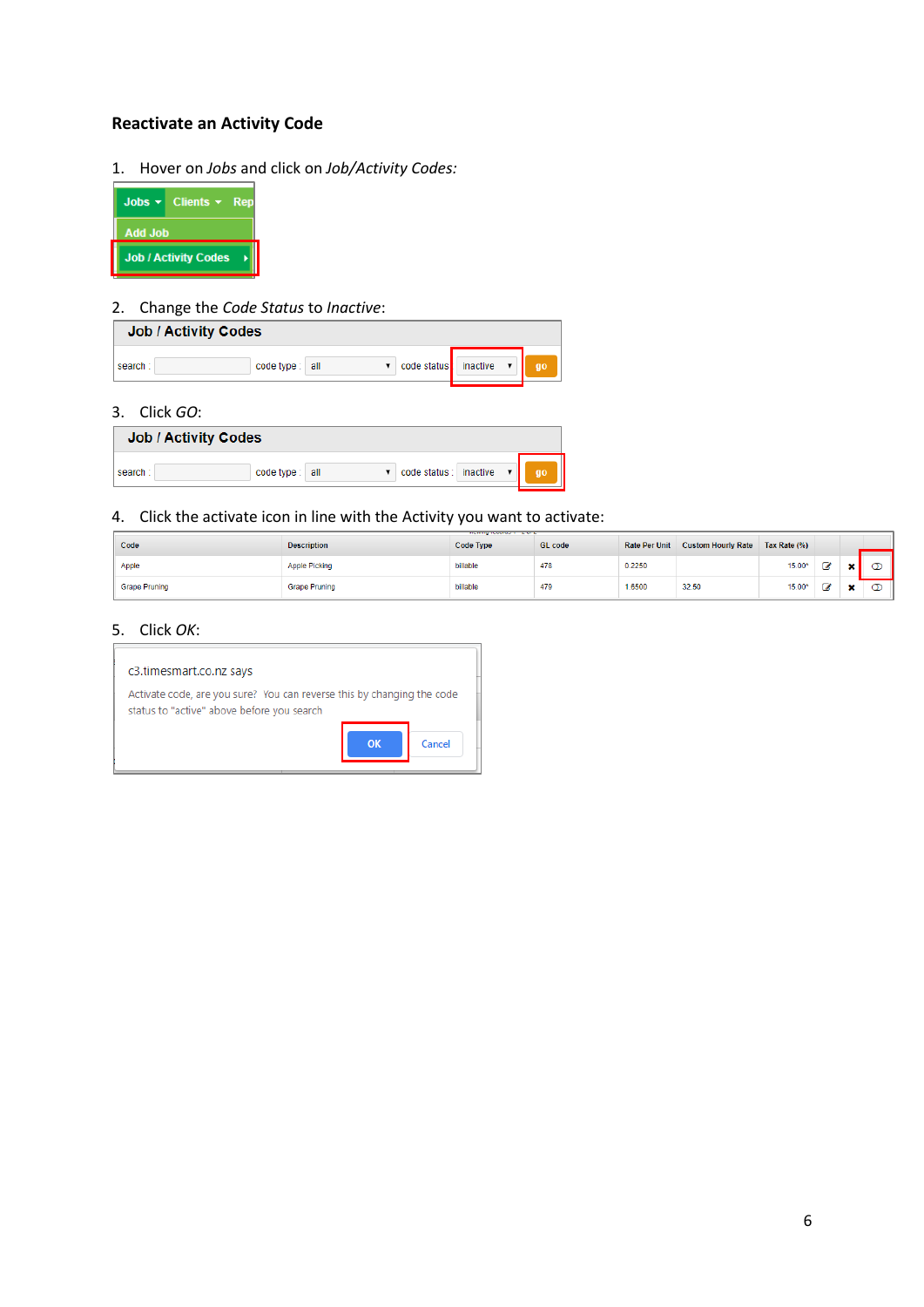### <span id="page-6-0"></span>**Delete an Activity Code**

1. Hover on *Jobs* and click on *Job/Activity Codes:*



### 2. Click the delete icon in line with the Activity you want to delete:

| Code                 | <b>Description</b>   | Code Type | <b>GL</b> code | <b>Rate Per Unit</b> | <b>Custom Hourly Rate</b> | Tax Rate (%) |   |              |           |
|----------------------|----------------------|-----------|----------------|----------------------|---------------------------|--------------|---|--------------|-----------|
| Apple                | <b>Apple Picking</b> | billable  | 478            | 0.2250               |                           | $15.00*$     | ☑ |              | ю         |
| Fruit                | <b>Fruit Picking</b> | billable  | 477            |                      |                           | 15.00*       | ☞ | $\mathbf{x}$ | $\bullet$ |
| <b>Grape Pruning</b> | <b>Grape Pruning</b> | billable  | 479            | 1.6500               | 32.50                     | 15.00*       | € |              | $\bullet$ |

#### 3. Click *OK*:

| c3.timesmart.co.nz says<br>Delete, are you sure? |           |        |
|--------------------------------------------------|-----------|--------|
|                                                  | <b>OK</b> | Cancel |

## *Note: If the Activity Code you wish to delete has been used in a Job, Timesheet, and/or Invoice, you will not be able to delete it:*